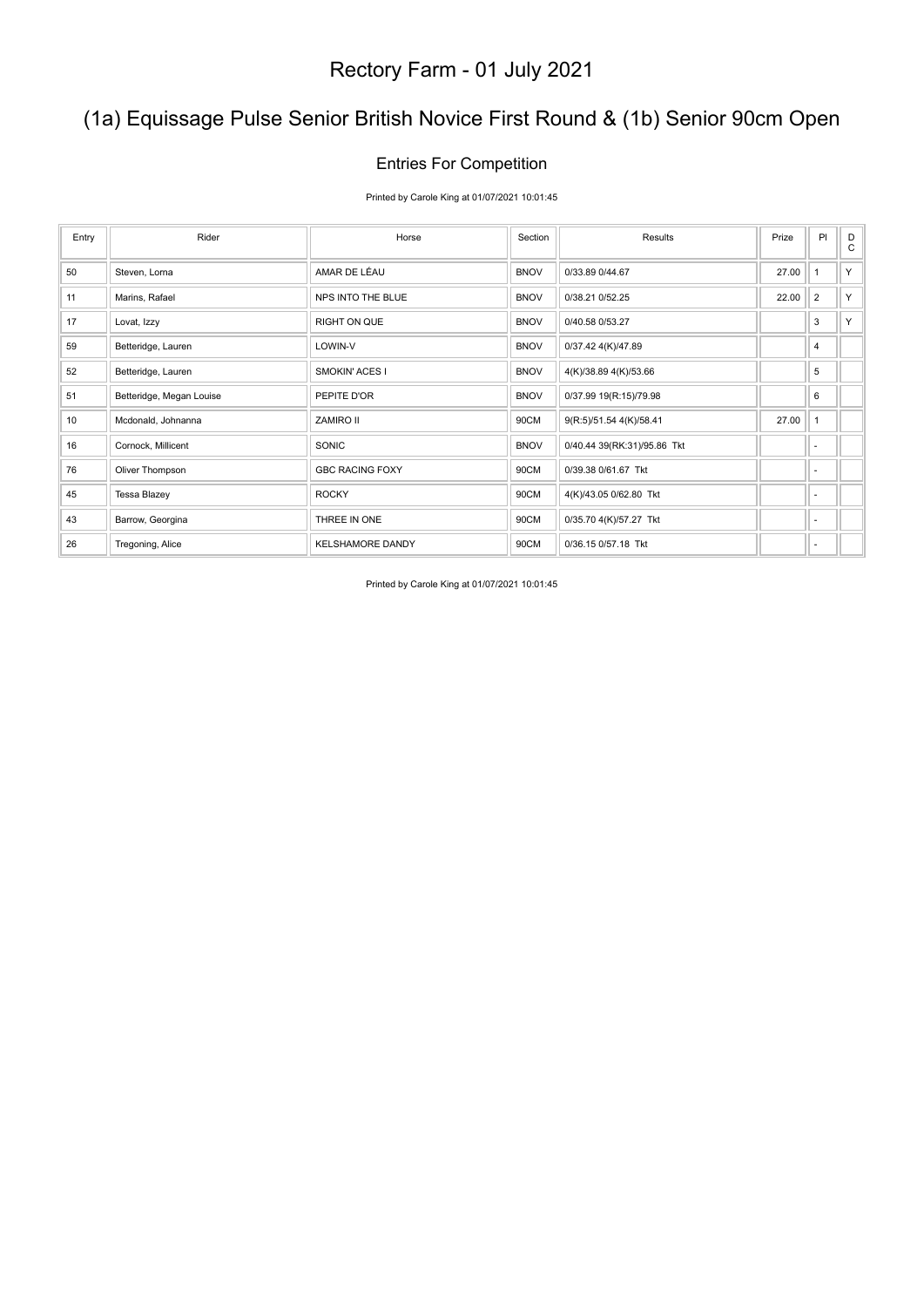## (2a) Nupafeed Supplements Senior Discovery - First Round & (2b) Senior 1.00m Open

#### Entries For Competition

Printed by Carole King at 01/07/2021 10:50:55

| Entry          | Rider              | Horse                   | Section | Results                             | Prize | PI             | D<br>C |
|----------------|--------------------|-------------------------|---------|-------------------------------------|-------|----------------|--------|
| $\overline{2}$ | Pinder, Lara       | <b>DUNKERRIN BOY</b>    | D       | 0/42.27 0/53.81                     | 32.00 | $\mathbf{1}$   | Y      |
| 64             | Harris, Alex       | HAMBLEDEN HEARTBREAKER  | D       | 0/37.11 4(K)/42.37                  | 25.00 | $\overline{2}$ |        |
| 61             | Brown, Emily       | <b>DIZZY MISS LIZZY</b> | D       | 0/38.67 4(K)/47.01                  |       | 3              |        |
| 80             | Hankey, Hayley     | <b>ENS ALICE</b>        | D       | 0/42.02 4(K)/56.37                  |       | 4              |        |
| 17             | Lovat, Izzy        | <b>RIGHT ON QUE</b>     | D       | 4(K)/42.64 0/56.78                  |       | 5              |        |
| 46             | Warren, Holly      | SHADES OF GREY II       | D       | 8(KK)/33.44 4(K)/49.80              |       | 6              |        |
| 12             | Whittle, Patrick   | ME TIME II              | 1.00M   | 0/39.33 0/58.91                     | 32.00 | $\mathbf{1}$   | Y.     |
| 10             | Mcdonald, Johnanna | ZAMIRO II               | 1.00M   | 0/38.63 4(K)/57.44                  |       | $\overline{2}$ |        |
| 31             | Gloag, Imogen      | <b>BEAR</b>             | D       | 0/37.26 0/55.47 Tkt                 |       | $\sim$         |        |
| 30             | Gloag, Imogen      | <b>BANG</b>             | D       | 0/38.50 8(KK)/58.11 Tkt             |       | $\sim$         |        |
| 68             | Chiara Grimaldi    | PETAL                   | D       | 0/33.54 0/50.82 Tkt                 |       | $\sim$         |        |
| 26             | Tregoning, Alice   | <b>KELSHAMORE DANDY</b> | 1.00M   | 0/34.81 4(K)/55.26 Tkt              |       | $\sim$         |        |
| 76             | Oliver Thompson    | <b>GBC RACING FOXY</b>  | 1.00M   | 0/38.14 8(KK)/62.00 Tkt             |       | $\sim$         |        |
| 68             | Chiara Grimaldi    | <b>PETAL</b>            | 1.00M   | 9(R:5)/51.48 (R)/--.-- Elim-Ref Tkt |       | ٠              |        |

Printed by Carole King at 01/07/2021 10:50:55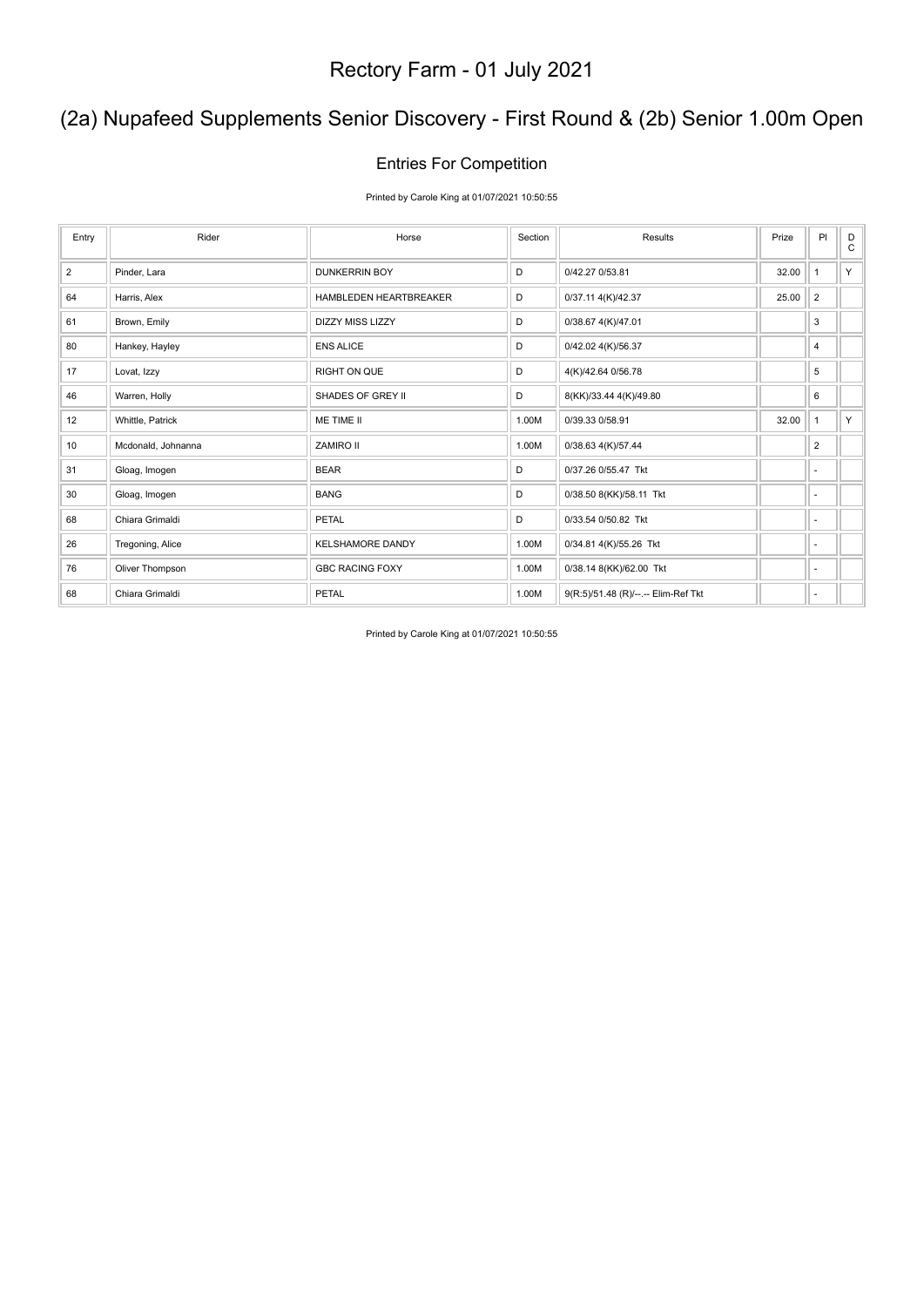## 3 Senior 1.05m Open

### Entries For Competition

Printed by Carole King at 01/07/2021 12:03:18

| Entry | Rider                    | Horse                     | Results                          | Prize | PI             | D<br>$\mathbf C$ |
|-------|--------------------------|---------------------------|----------------------------------|-------|----------------|------------------|
| 71    | Jewitt, Jenna            | <b>GRANGE RED SPARROW</b> | 0/43.74 4(K)/48.65               | 32.00 | $\mathbf{1}$   |                  |
| 64    | Harris, Alex             | HAMBLEDEN HEARTBREAKER    | 0/44.43 4(K)/55.23               | 25.00 | $\overline{2}$ |                  |
| 62    | Skelton, Harry           | PHOENIX VD WITHOEVE       | 4(K)/44.87 0/58.90               | 22.00 | 3              |                  |
| 23    | Harwood, Victoria Louise | <b>CLONDAW SAM</b>        | 0/48.46 8(KK)/57.28              |       | 4              |                  |
| 47    | Soden, Freya Emily       | LILLIBET                  | (RR)/--.-- Elim-Ref              |       | ٠              |                  |
| 27    | West, Dulcie             | <b>JIMMY JOY</b>          | 0/42.53 (RR)/--.-- Elim-Ref      |       | ٠              |                  |
| 46    | Warren, Holly            | SHADES OF GREY II         | 15(RK:7)/58.97 (T)/--.-- Ret.    |       | ٠              |                  |
| 47    | Soden, Freya Emily       | LILLIBET                  | 21(RK:13)/64.78 12(KKK)/57.63 HC |       | ٠              |                  |
| 46    | Warren, Holly            | SHADES OF GREY II         | 14(R:10)/61.63 4(K)/56.30 HC     |       | ٠              |                  |
| 71    | Jewitt, Jenna            | <b>GRANGE RED SPARROW</b> | 0/42.83 12(KKK)/51.60 HC         |       | ٠              |                  |
| 31    | Gloag, Imogen            | <b>BEAR</b>               | 8(KK)/44.66 4(K)/57.92 Tkt       |       | ٠              |                  |
| 69    | Chiara Grimaldi          | <b>JACK</b>               | 0/43.67 0/50.74 Tkt              |       | ٠              |                  |
| 3     | Torlonia, Paolo          | <b>BLACK</b>              | 0/48.43 4(K)/62.47 Tkt           |       | $\sim$         |                  |
| 77    | Oliver Thompson          | HONULULU VANT VLASMEER    | 0/45.34 0/61.07 Tkt              |       | ÷              |                  |
| 30    | Gloag, Imogen            | <b>BANG</b>               | 12(R:8)/59.17 4(K)/57.95 Tkt     |       | ٠              |                  |

Printed by Carole King at 01/07/2021 12:03:18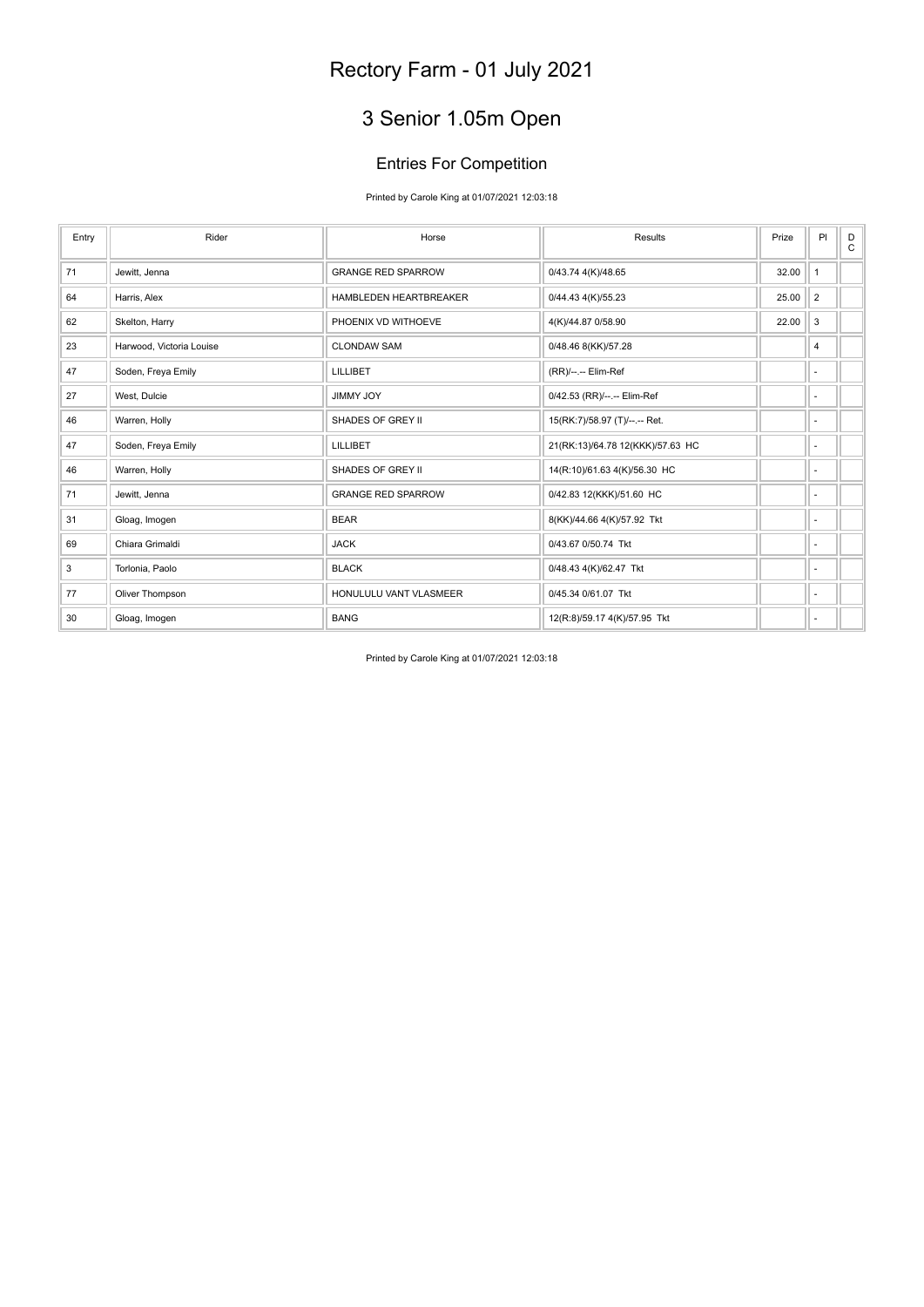### (4a) Lord & Lady Equestrian Senior Newcomers First Round & (4b) Senior 1.10m Open

#### Entries For Competition

Printed by Carole King at 01/07/2021 13:07:07

| Entry          | Rider                    | Horse                      | Section      | Results                        | Prize | PI                       | D<br>$\mathsf C$ |
|----------------|--------------------------|----------------------------|--------------|--------------------------------|-------|--------------------------|------------------|
| 75             | Mason, Rebecca           | <b>FEINS CORNET</b>        | N            | 0/47.38 0/48.18                | 42.00 | $\mathbf{1}$             | Y.               |
| 56             | Adams, Faye              | <b>RENKUM BUSTER</b>       | N            | 0/46.42 0/54.69                | 32.00 | $\overline{2}$           | Y.               |
| 72             | Toulson-clarke, Katie    | DAMGAARDS CREATION         | 1.10M        | 0/40.82 0/55.36                | 22.00 | 3                        | Y.               |
| 13             | Chancellor, Celia        | <b>CASTLERICHMOND STAR</b> | N            | 0/44.24 4(K)/47.12             | 22.00 | 4                        |                  |
| 73             | Mason, Rebecca           | <b>JUST ME II</b>          | $\mathsf{N}$ | 0/47.78 4(K)/48.13             |       | 5                        |                  |
| 32             | Hobby, Arthur            | <b>DOMINGO VII</b>         | N            | 0/44.96 4(K)/48.73             |       | 6                        |                  |
| 27             | West, Dulcie             | JIMMY JOY                  | 1.10M        | 0/41.38 4(K)/50.34             |       | $\overline{7}$           |                  |
| 55             | Adams, Faye              | <b>QUALITY C</b>           | $\mathsf{N}$ | 0/44.62 4(K)/55.19             |       | 8                        |                  |
| 33             | Hobby, Fiona             | KEES II                    | $\mathsf{N}$ | 0/47.19 4(K)/55.89             |       | 9                        |                  |
| 61             | Brown, Emily             | <b>DIZZY MISS LIZZY</b>    | N            | 0/48.44 4(K)/56.63             |       | 10                       |                  |
| 24             | Harwood, Victoria Louise | SEYMOUR REALITY            | $\mathsf{N}$ | 4(K)/50.85 0/64.23             |       | 11                       |                  |
| 74             | Mason, Rebecca           | <b>JUST JEFFERY</b>        | $\mathsf{N}$ | 4(K)/46.61 4(K)/55.04          |       | 12                       |                  |
| 62             | Skelton, Harry           | PHOENIX VD WITHOEVE        | N            | 4(K)/45.34 4(K)/61.65          |       | 13                       |                  |
| 23             | Harwood, Victoria Louise | <b>CLONDAW SAM</b>         | $\mathsf{N}$ | 0/51.63 8(KK)/63.84            |       | 14                       |                  |
| 49             | Lambert, Mollie          | <b>BILLY FLINTSTONE</b>    | N            | (RR)/--.-- Elim-Ref            |       | $\overline{a}$           |                  |
| 49             | Lambert, Mollie          | <b>BILLY FLINTSTONE</b>    | N            | 0/46.98 (RR)/--.-- Elim-Ref HC |       | ÷,                       |                  |
| 3              | Torlonia, Paolo          | <b>BLACK</b>               | 1.10M        | 4(K)/47.45 8(KK)/63.30 Tkt     |       | $\overline{\phantom{a}}$ |                  |
| 77             | Oliver Thompson          | HONULULU VANT VLASMEER     | 1.10M        | 0/45.16 8(KK)/62.75 Tkt        |       | ٠                        |                  |
| $\overline{7}$ | Torlonia, Paolo          | <b>RALPH</b>               | 1.10M        | 0/35.64 0/56.65 Tkt            |       | ٠                        |                  |

Printed by Carole King at 01/07/2021 13:07:07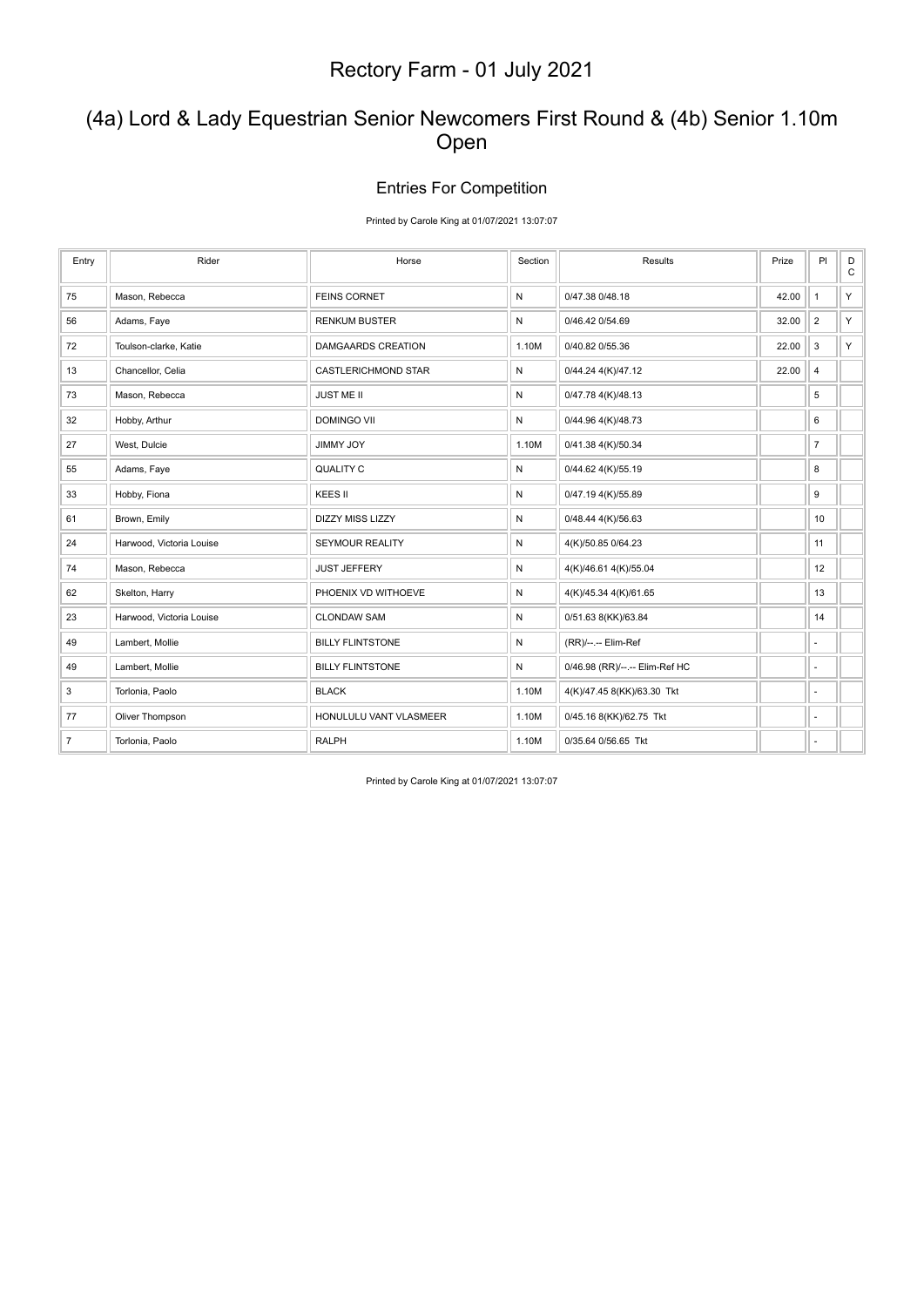## (5a) National 1.15m Members Cup Qualifier & (5b) Senior 1.15m Open

#### Entries For Competition

Printed by Carole King at 01/07/2021 14:23:33

| Entry          | Rider                    | Horse                  | Section | Results                  | Prize | PI                       | $_\mathrm{C}^\mathrm{D}$ |
|----------------|--------------------------|------------------------|---------|--------------------------|-------|--------------------------|--------------------------|
| 53             | Botham, Adam             | Z 7 CANYA DANCE        | 1.15M   | 0/44.11 0/29.98          | 52.00 | $\mathbf{1}$             | Y.                       |
| 37             | Botham, Adam             | <b>GANSPLOO</b>        | 1.15M   | 0/51.31 0/36.21          | 37.00 | $\overline{2}$           | Y.                       |
| 18             | Townsend, Daisy Mae      | <b>EURO STAR BLUE</b>  | BM1.15  | 0/53.03 0/38.82          | 27.00 | 3                        | Y.                       |
| 36             | Botham, Jessica          | <b>BE KAMELIA</b>      | 1.15M   | 0/52.29 0/39.25          | 22.00 | $\overline{4}$           | Y.                       |
| 14             | Chancellor, Celia        | <b>PERIQUEEN</b>       | BM1.15  | 0/48.09 0/40.77          |       | 5                        | Y.                       |
| 28             | Westmore, John           | OUGHTERARD QUALITY     | BM1.15  | 0/53.15 0/41.37          |       | 6                        | Y.                       |
| 24             | Harwood, Victoria Louise | <b>SEYMOUR REALITY</b> | BM1.15  | 0/53.70 0/43.35          |       | $\overline{7}$           | Y.                       |
| 63             | Skelton, Bridget         | CBI MCGREGOR           | BM1.15  | 1(1)/54.61 0/44.21       |       | 8                        |                          |
| 34             | Botham, Adam             | <b>ONE SYBIL</b>       | 1.15M   | 0/49.52 4(K)/34.49       |       | 9                        |                          |
| 32             | Hobby, Arthur            | <b>DOMINGO VII</b>     | BM1.15  | 0/48.24 4(K)/39.16       |       | 10                       |                          |
| 33             | Hobby, Oscar             | KEES II                | BM1.15  | 0/49.91 4(K)/42.35       |       | 11                       |                          |
| 25             | Harwood, Victoria Louise | <b>MR POTTS</b>        | BM1.15  | 0/51.69 4(K)/43.51       |       | 12                       |                          |
| 38             | Marshall, Georgina       | <b>BRISOGUE CROSS</b>  | BM1.15  | 0/49.02 8(KK)/36.84      |       | 13                       |                          |
| 72             | Toulson-clarke, Katie    | DAMGAARDS CREATION     | BM1.15  | 0/50.14 8(KK)/41.99      |       | 14                       |                          |
| 70             | Aiuto, Saffi             | PLS SHERLOCK           | BM1.15  | 0/50.13 12(KKK)/45.84    |       | 15                       |                          |
| 44             | Reay, Ruth               | LITTLE PLEASURE II     | BM1.15  | 13(R:9)/62.54 0/31.95    |       | 16                       |                          |
| 13             | Chancellor, Celia        | CASTLERICHMOND STAR    | BM1.15  | 26(R:22)/75.21 0/44.67   |       | 17                       |                          |
| 6              | Torlonia, Paolo          | <b>LORNA</b>           | 1.15M   | 5(K:1)/54.99 0/45.04 Tkt |       | ÷,                       |                          |
| $\overline{7}$ | Torlonia, Paolo          | <b>RALPH</b>           | BM1.15  | 0/51.43 4(K)/43.39 Tkt   |       | $\overline{\phantom{a}}$ |                          |
| 5              | Torlonia, Paolo          | <b>IZZY</b>            | 1.15M   | 0/50.12 0/44.00 Tkt      |       | ٠                        |                          |

Printed by Carole King at 01/07/2021 14:23:33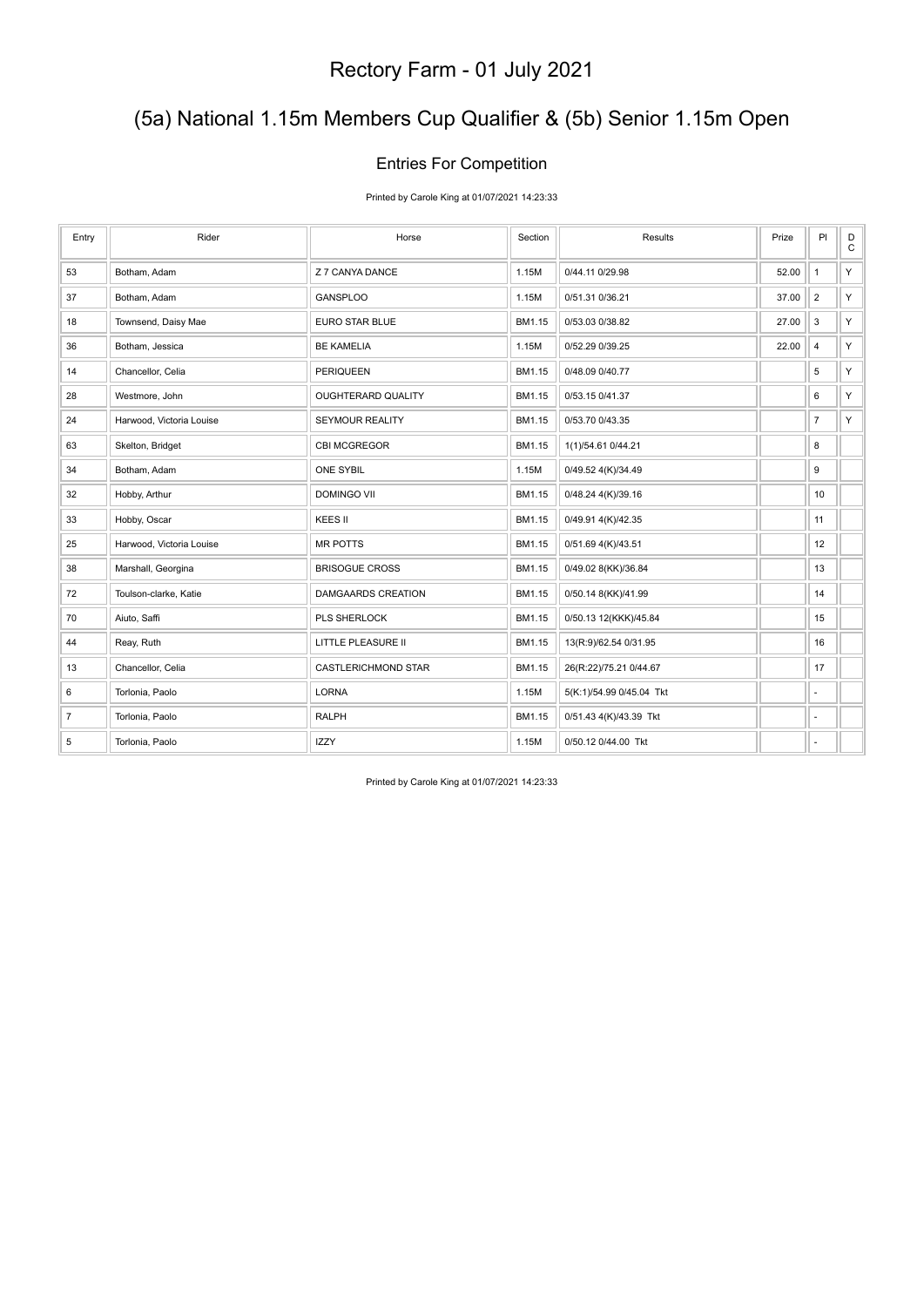## (6a) Equitop GLME Senior Foxhunter First Round & (6b) Senior 1.20m Open

#### Entries For Competition

Printed by Carole King at 01/07/2021 15:33:00

| Entry | Rider                    | Horse                     | Section     | Results                      | Prize | PI               | $_{\rm C}^{\rm D}$ |
|-------|--------------------------|---------------------------|-------------|------------------------------|-------|------------------|--------------------|
| 39    | Botham, Jessica          | <b>KARAIBES</b>           | 1.20M       | 0/49.14 0/31.85              | 52.00 | $\mathbf{1}$     | Y                  |
| 37    | Botham, Adam             | <b>GANSPLOO</b>           | 1.20M       | 0/51.34 0/35.55              | 37.00 | $\overline{2}$   | Y                  |
| 42    | Ryder, Isabelle          | LUPIN II                  | 1.20M       | 0/50.90 0/35.68              | 27.00 | 3                | Y                  |
| 36    | Botham, Jessica          | <b>BE KAMELIA</b>         | $\mathsf F$ | 0/52.07 0/39.35              | 22.00 | $\overline{4}$   | Υ                  |
| 63    | Skelton, Bridget         | CBI MCGREGOR              | F           | 0/51.25 0/44.07              | 22.00 | $\sqrt{5}$       | Y                  |
| 35    | Botham, Adam             | I LUNA L                  | E           | 0/49.12 4(K)/30.04           |       | 6                |                    |
| 53    | Botham, Adam             | Z 7 CANYA DANCE           | 1.20M       | 0/45.01 4(K)/30.21           |       | $\overline{7}$   |                    |
| 44    | Reay, Ruth               | <b>LITTLE PLEASURE II</b> | $\mathsf F$ | 0/48.26 4(K)/38.04           |       | 8                |                    |
| 29    | Wilkes, Emma             | CASTLERICHMOND WILLIAM    | F           | 0/52.81 4(K)/40.08           |       | $\boldsymbol{9}$ |                    |
| 21    | Harwood, Victoria Louise | <b>TREVILLICK II</b>      | $\mathsf F$ | 0/52.92 4(K)/41.11           |       | 10               |                    |
| 22    | Harwood, Victoria Louise | NATIVE SPIRIT             | $\mathsf F$ | 0/52.95 4(K)/42.66           |       | 11               |                    |
| 90    | Poole, Kate              | <b>TREMLETT</b>           | $\mathsf F$ | 4(K)/50.76 0/45.68           |       | 12               |                    |
| 78    | Hobby, Oscar             | TUMBULGUM DTS Z           | F           | 1(1)/54.98 3(3)/50.23        |       | 13               |                    |
| 56    | Adams, Faye              | <b>RENKUM BUSTER</b>      | $\mathsf F$ | 4(K)/53.14 4(K)/45.00        |       | 14               |                    |
| 38    | Marshall, Georgina       | <b>BRISOGUE CROSS</b>     | F           | 4(K)/47.91 4(K)/46.85        |       | 15               |                    |
| 75    | Mason, Rebecca           | <b>FEINS CORNET</b>       | $\mathsf F$ | 0/50.39 9(KK:1)/48.28        |       | 16               |                    |
| 74    | Mason, Rebecca           | <b>JUST JEFFERY</b>       | E           | 10(KK:2)/55.27 9(KK:1)/48.73 |       | 17               |                    |
| 14    | Chancellor, Celia        | PERIQUEEN                 | 1.20M       | 0/47.86 23(KRK:11)/58.82     |       | 18               |                    |
| 54    | Blair, Lucy              | CHAPON VAN DE HEFFINCK Z  | $\mathsf F$ | 4(K)/42.29 35(KKR:23)/70.01  |       | 19               |                    |
| 18    | Townsend, Daisy Mae      | <b>EURO STAR BLUE</b>     | 1.20M       | 0/53.09 (KFR)/--.-- Elim-FR  |       | ä,               |                    |
| 40    | Marshall, Georgina       | ZODIAC Z                  | 1.20M       | (FR)/--.-- Elim-FR           |       | ä,               |                    |
| 5     | Torlonia, Paolo          | <b>IZZY</b>               | 1.20M       | 0/51.60 4(K)/44.49 Tkt       |       | ä,               |                    |
| 48    | Toshiyuki Tanaka         | SWIPER JRA                | 1.20M       | 0/50.16 4(K)/45.19 Tkt       |       |                  |                    |
| 48    | Toshiyuki Tanaka         | SWIPER JRA                | 1.20M       | 0/51.21 8(KK)/46.01 Tkt      |       |                  |                    |

Printed by Carole King at 01/07/2021 15:33:00